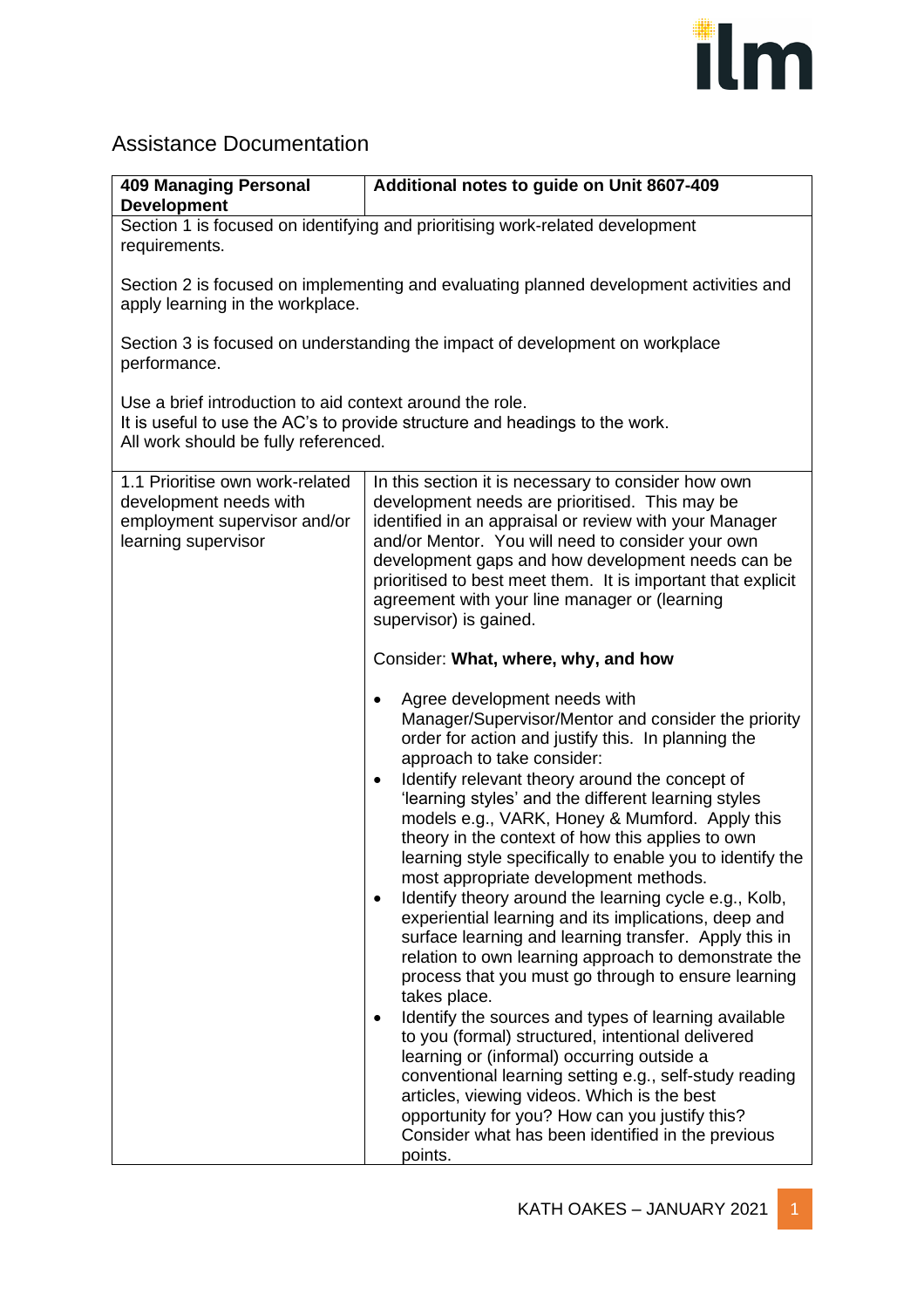

|                                                                                                                                                       | Identify relevant Goal setting methodology e.g.,<br>$\bullet$<br>SMART objectives set to improve own performance<br>and development goals (improve competence in<br>Knowledge/Skills and Behaviours). Outline and apply<br>the techniques applied for reviewing your own goals,<br>progress and achievement.                                                                     |
|-------------------------------------------------------------------------------------------------------------------------------------------------------|----------------------------------------------------------------------------------------------------------------------------------------------------------------------------------------------------------------------------------------------------------------------------------------------------------------------------------------------------------------------------------|
|                                                                                                                                                       | Note, you must provide examples to relate this back to<br>prioritising your own work-related development needs.<br>For example, considering what is the most urgent or<br>relevant in line with their work role and to meet the<br>organisations objectives or, what is merely nice to do.                                                                                       |
| 1.2 Evaluate available<br>development support and<br>resources and their<br>constraints, with employment<br>supervisor and/or learning<br>supervisor. | Here you should evaluate the development support and<br>resources available to help you achieve your<br>development goals with your manager or learning<br>supervisor.                                                                                                                                                                                                           |
|                                                                                                                                                       | It is necessary to think about the advantages and<br>disadvantages to the support available here and to<br>consider any constraints that may impact. Consider the<br>nature, purpose and techniques used.                                                                                                                                                                        |
|                                                                                                                                                       | A summary conclusion that pulls together your<br>judgement is required.                                                                                                                                                                                                                                                                                                          |
|                                                                                                                                                       | Focus is on verb EVALUATE.                                                                                                                                                                                                                                                                                                                                                       |
| 2.1 Plan and agree<br>development activities with<br>employment supervisor and/or<br>learning supervisor.                                             | Here you must explicitly demonstrate how you have<br>planned and agreed development activities with your<br>Manager and/or learning supervisor.                                                                                                                                                                                                                                  |
|                                                                                                                                                       | The production of a development plan will need to be<br>evidenced which links back to the specific development<br>need and objectives identified in AC1.1. The range of<br>planned activities to achieve goals, time, support, costs,<br>and how this will be monitored and reviewed and by<br>whom, as they occur will need to be agreed.                                       |
|                                                                                                                                                       | It is good practice to outline in the main body of work the<br>consideration given to preparing the development plan,<br>including how development activities will have been set<br>and agreed. Some link to the evaluation carried out in<br>the previous AC should be apparent. The development<br>plan should be inserted in the main body of work.                           |
| 2.2 Undertake development<br>activities as planned                                                                                                    | This AC requires you to undertake your specific<br>development activities as planned and to put into<br>practice the activities to achieve your development goals<br>in the short, medium-and longer-term. Consider what<br>skills are required for undertaking the planned learning<br>activities e.g., Personal motivation, time, planning skills,<br>recognising distracters. |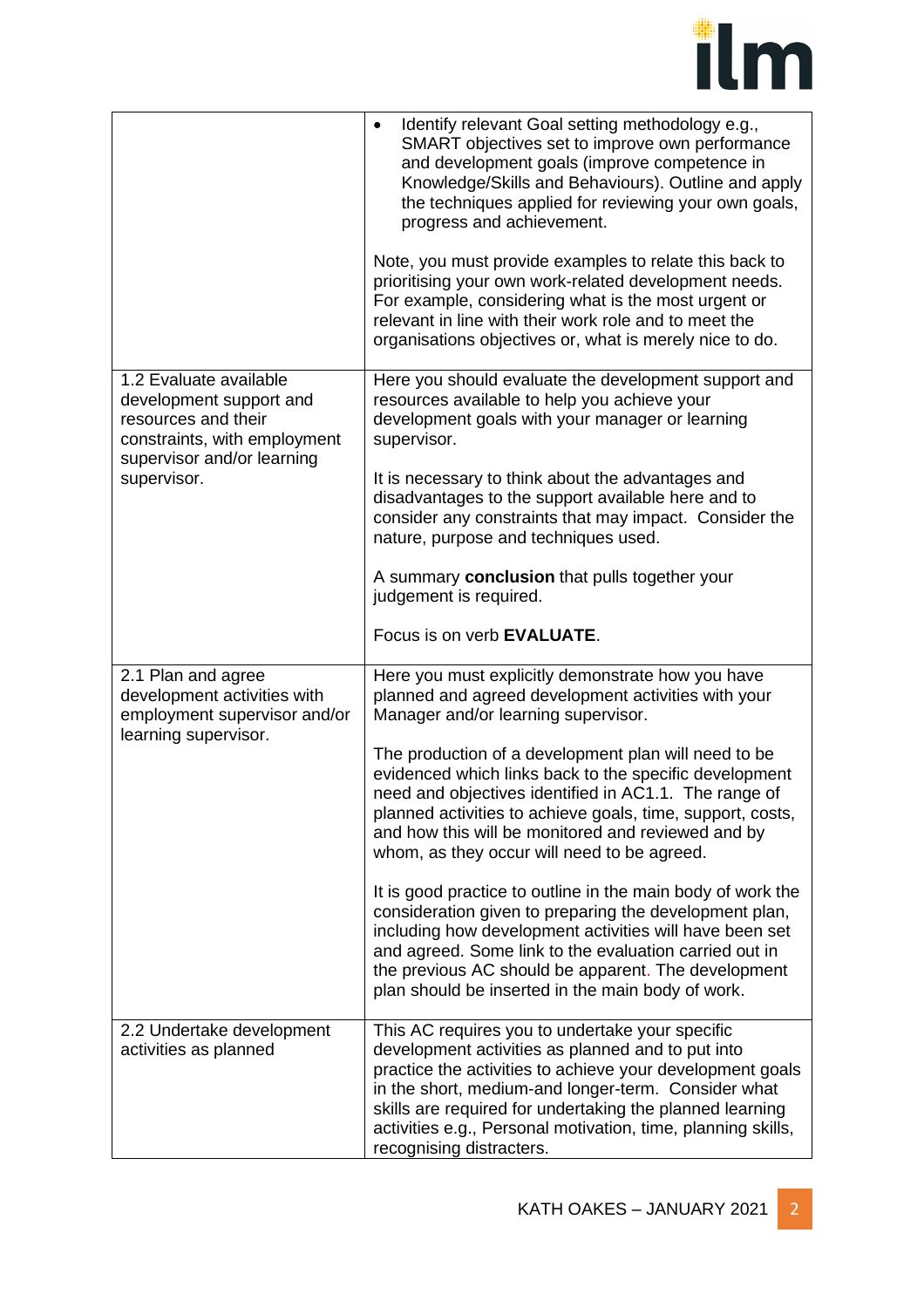

|                                                                                                                                                                                  | Evidence of the activities taking place must be<br>presented.                                                                                                                                                                                                                                                                                                                                                                                |
|----------------------------------------------------------------------------------------------------------------------------------------------------------------------------------|----------------------------------------------------------------------------------------------------------------------------------------------------------------------------------------------------------------------------------------------------------------------------------------------------------------------------------------------------------------------------------------------------------------------------------------------|
| 2.3 Review at agreed intervals,<br>with employment supervisor<br>and/or learning supervisor, the                                                                                 | This AC requires you to review at agreed intervals your<br>prioritised development activities and progress.                                                                                                                                                                                                                                                                                                                                  |
| effectiveness of development<br>activities in meeting objectives<br>and needs                                                                                                    | This will be reflected in the development plan and also<br>outlined in the main body of work. You will need to<br>consider objectively, the effectiveness of any<br>development activity in meeting your objectives and<br>needs. You may have received feedback on your<br>performance to support a view of progress made so far<br>and can use that to help reach considered judgements.<br>Evidence should be provided of this happening. |
| 2.4 Determine, with<br>employment supervisor and/or<br>learning supervisor, how<br>learning and development can<br>be used to improve workplace<br>performance.                  | It is necessary for you to determine, which aspects of<br>your learning and development can be used to directly<br>improve your own workplace performance in terms of<br>knowledge, skills or behaviours.                                                                                                                                                                                                                                    |
|                                                                                                                                                                                  | This may be discussed further in 1-2-1 performance<br>review with your Manager and/or learning supervisor in<br>terms of how and which specific learning and<br>development activities will be used to aid your specific<br>performance improvement.                                                                                                                                                                                         |
|                                                                                                                                                                                  | Gaining feedback from others will help with this aspect.<br>Evidence of these activities should be presented.                                                                                                                                                                                                                                                                                                                                |
| 3.1 Evaluate with employment<br>supervisor and/or learning<br>supervisor the achievement of<br>short-term goals and progress<br>towards achieving medium and<br>long-term goals. | There is a need to evaluate the original goals set in<br>terms of your development progress in the short,<br>medium and longer term.                                                                                                                                                                                                                                                                                                         |
|                                                                                                                                                                                  | This may be in the form of a review, performance<br>appraisal, self-appraisal, feedback, 360 degree or<br>supervision with your Manager and/or learning<br>supervisor.                                                                                                                                                                                                                                                                       |
|                                                                                                                                                                                  | You need to both weigh up the pros and cons,<br>considering the progress and impact so far and make<br>judgement.                                                                                                                                                                                                                                                                                                                            |
|                                                                                                                                                                                  | Summarise the judgements made and conclude with any<br>actions that need to be taken further to progress.                                                                                                                                                                                                                                                                                                                                    |
|                                                                                                                                                                                  | Consider the verb EVALUATE.                                                                                                                                                                                                                                                                                                                                                                                                                  |
| 3.2 Revise development plans<br>appropriately following<br>evaluation with employment<br>supervisor and/or learning<br>supervisor                                                | As a direct result of an evaluation in AC3.1 with your<br>Supervisor/Mentor.                                                                                                                                                                                                                                                                                                                                                                 |
|                                                                                                                                                                                  | Review the goals you set and consider have things<br>changed, are the goals still realistic and achievable. In<br>terms of their priority do they still remain the same and<br>align with overall organisational goals and work role                                                                                                                                                                                                         |